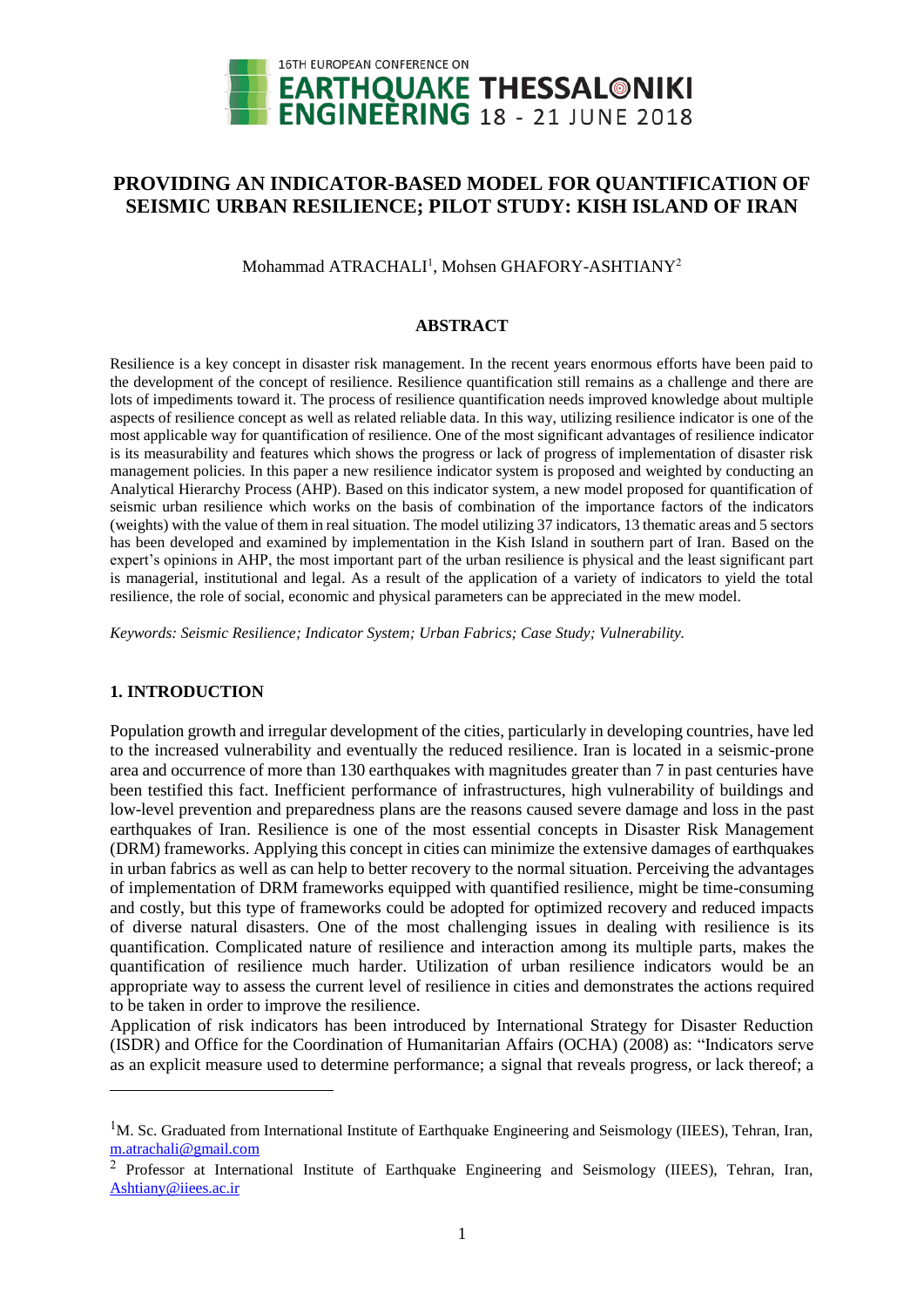means of measuring what actually happens against what has been planned or anticipated in terms of quality, quantity, and timelines. An indicator can be used to measure performance, change in processes, or outcomes". Indicators are usually proposing in the form of "indicator system" in order to provide a holistic outlook and covering the various dimensions of operating systems in cities. In this regard, several studies have been conducted; for instance: an indicator system for disaster resilience index utilizing 10 indicators for urban resilience have been proposed by Khazai et al. (2015). Disaster Resilience Index (DRI) has been developed as a "self-assessment" tool for tracking the effectiveness of disaster risk management policy. All indicators were evaluated through a participatory modeling process with participation of stakeholders (Khazai et al. 2015). Disaster resilience scorecard method for cities have been proposed to assess the base level of disaster resilience of cities to extreme events. This method is based on UNISDR's "Ten Essential" and evaluates 90 criteria, each single item is cleaved to smaller parts to cover all aspects of disaster resilience according to a 5 level of measurement scale (between 0 to 5).

This paper presented an indicator-based model for quantification of seismic urban resilience considering the localized indigenous features of developing countries such as Iran. This study can be considered as one of the first–defined studies in Iran following the quantification of seismic urban resilience. Therefore, the main purpose of this study, i.e., quantification of resilience, can be considered as the "first step" toward quantification of seismic urban resilience. The followings are set as the specific objectives of the study:

- To provide a resilience indicator system compatible with localized features;
- To define the relative importance of the indicators (weighting process);
- To model the quantitative urban resilience:
- To evaluate seismic urban resilience in Kish Island in Iran to test the model applicability

# *1.1 The Background of Urban Resilience and Indicator Systems*

Definition and inclusion of the resilience concept in cities in the face of natural hazards do not have a long background. The urban resilience concept have been reviewed from different perspectives such as: resilient cities against climate change, resilient cities against extreme natural hazards, resilient cities against energy shortage and resilient cities against terrorism activities. Mileti (1999) states that a resilient city can stand on its own feet in the occurrence of disasters and experiences the least amount of damages and reduction in quality of life, focused on its own capacity. A city composed of physical systems and human communities; physical systems like roads, buildings, infrastructures and natural systems operate as "the body of the system" and must withstand to extreme events. While, human communities such as associations in schools, neighborhoods and organizations operate as "the brain of the city" and organize non-engineering parts of the city; a city with poor communities cannot sustain and manage catastrophic events (Godschalk 2003). Lamond and proverbs (2009) have considered the urban resilience as the ability of the city to recover as fast as possible from different kinds of disasters. Lhomme et al. (2011) have identified a resilient city as a city with absorptive capacity of perturbations and ability to regain its functions. The Rockefeller foundation and ARUP have proposed the definition of city resilience, under the program of 100 resilient cities, as: city resilience points to functional capacity of the city, so livelihood of citizens – especially vulnerable groups – won't be influenced by any kind of disasters (Index 2014). Campanella (2006) mentioned, a resilient city is able to return to the condition prior to destruction easily. Urban resilience is the capability of the city to keeping on the principal livelihoodrelated functions against catastrophe (Hamilton 2009). Community seismic resilience is the ability of the system (communities, organizations) to relieve the hazards, while some activities to decrease social effects of earthquake have been taken for the system and it is ready to reduce the effects of incoming earthquakes; in summary, the main objective of improving the seismic resilience is to make the least of the quality of life reduction due to earthquakes (Bruneau et al. 2003).

The Resilience Measurement Index (RMI) is a new indicator system of resilience developed by Argonne National Laboratory; this index provides a holistic approach to critical infrastructure resilience by considering operational elements as well as response and recovery elements of resilience. To provide a distinction among subjects, this index takes into account the issue of resilience in four main parts as level 1 and some sub-level indicators. Level 1 includes: preparedness, mitigation measures, response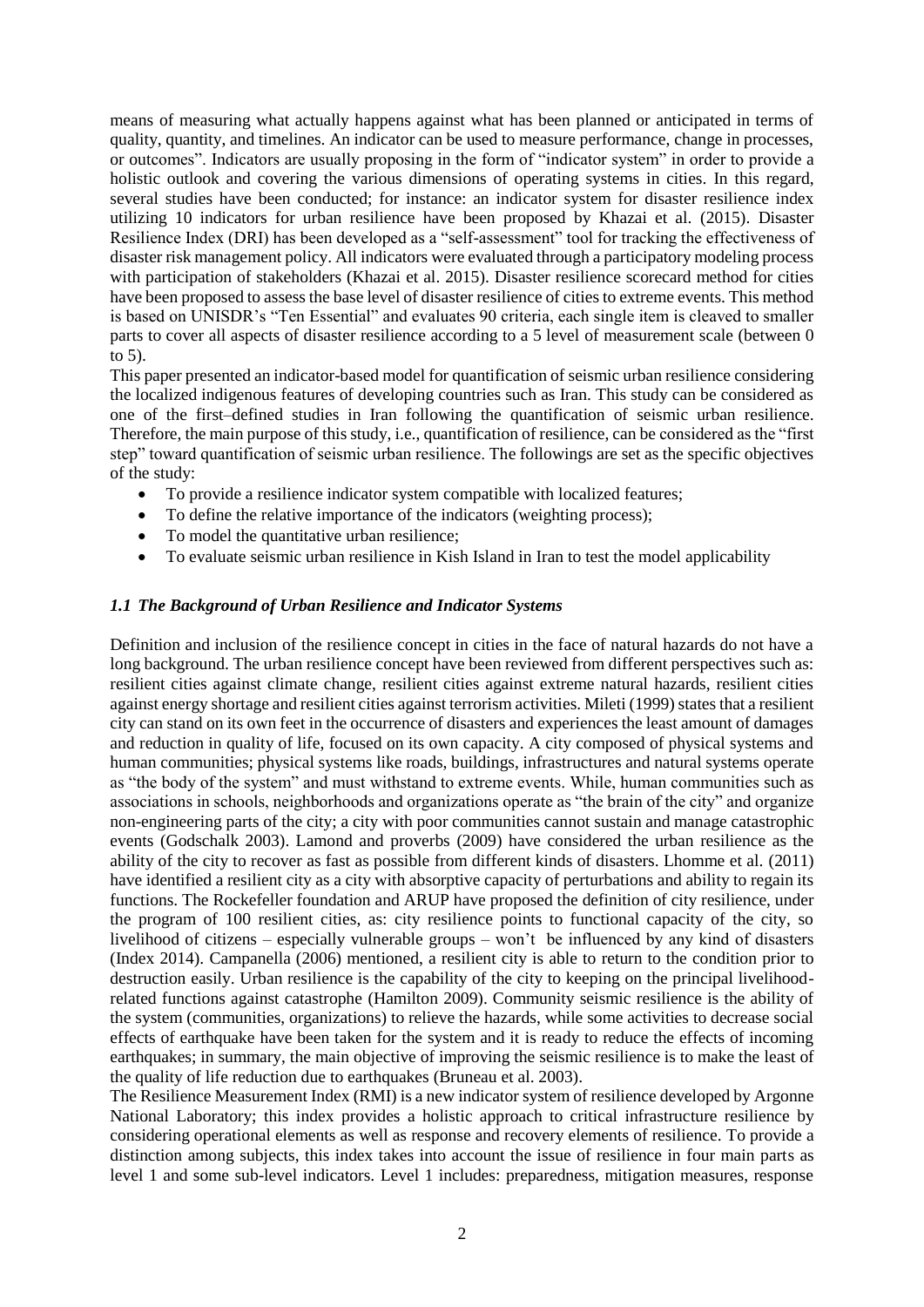capabilities and recovery mechanisms. After that, through definition a five-levels of attainment scale, all needed parts were quantified (Petit et al. 2013). Kusumastuti et al. (2014) have proposed an indicatorbased approach to resilience against natural hazards in Indonesia, in which, they have considered the resilience in two main parts as preparedness and vulnerability; then suggested social, community capacity, economic, institutional and infrastructure as the dimensions for preparedness. Besides all mentioned dimensions for preparedness, hazard was also considered as a dimension for vulnerability. For each dimension, some sub-dimensions and indicators were proposed, totally a set of 67 indicators describing the resilience. Finally by a scorecard approach as well as weighting process of the indicators, all indicators were quantified. An indicator system for the measurement of community resilience against seismic hazard has been proposed by (Ainuddin and Routray 2012) in Pakistan; this model considers the resilience as four major parts, namely: social resilience, economic resilience, institutional resilience and physical (shelter) resilience; for each category, some variables have been provided. The model has been implemented amongst 200 household in two different earthquake risk zones in Pakistan. Subsequently, weighting process and quantification of each variable have been conducted for each indicator. Finally the overall value for community resilience index in two districts has been estimated.

# **2. METHODOLOGY**

### *2.1 Proposed Indicator System*

The proposed indicator system has been developed based on the related parts of Sendai Framework for Disaster Risk Reduction  $(2015{\text -}2030)$  – as the newest adopted international strategy for disaster risk reduction – as well as other proposed indicator system for urban resilience, especially which proposed by (Khazai et al. 2015) as well as considering the local situation of Kish Island. Proposed indicator system has a hierarchical structure and has been extended according to a rational lookout to cover all operating and contributing parts of a city. In this regard, major parts of the city have been divided into five sections, named "Sectors"; then as for each sectors coverage, some smaller portions have been provided, namely "Thematic areas"; as the final step, for each thematic area, its relevant "Indicators" have been presented. Indicators have been considered as the smallest part of the indicator system that operates in a city. Main parts of the proposed indicator system have been shown in Figure 1 which presents "sectors" of the proposed resilience indicator system.



Figure 1. Main components of the proposed resilience indicator system

The process of "indicator selection" has been done with high care, because each selected indicators must be quantifiable and the required data should be available; another considerable point in the indicator selection process was the relevancy and effect of chosen indicators to urban resilience, this process carried out carefully as well. It should be mentioned that the proposed indicator system looks at the whole city generally and does not go into the detail of the components (Ghafory-Ashtiany and Atrachali 2016). Proposed resilience indicator system is shown in Table 1.

#### *2.1.1 Components of the Resilience Indicator System*

 Urban structure and setting resilience: the overall "urban structure" plays an important role in increasing the resilience of the city. This significant factor has been considered as the "urban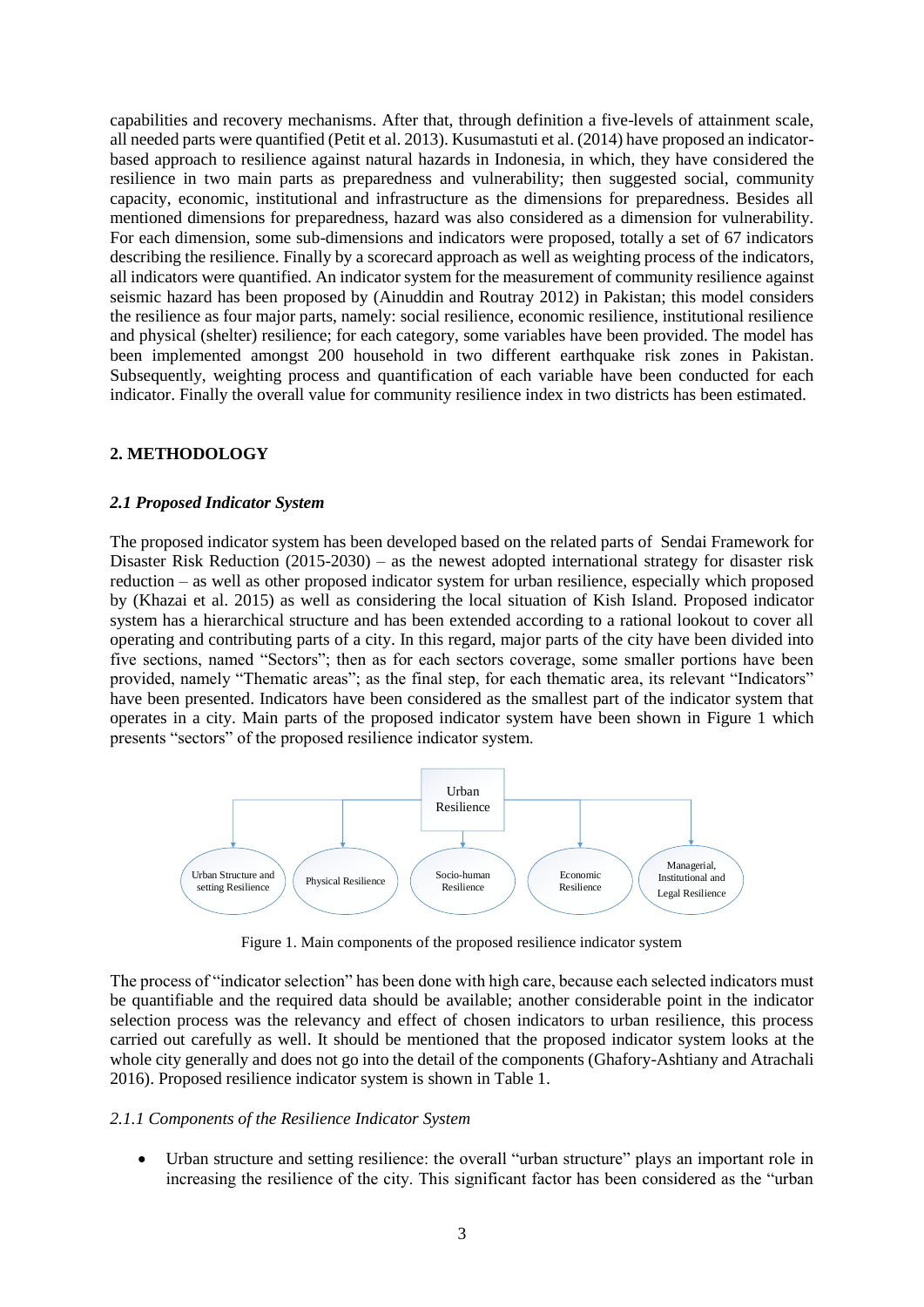structure resilience". In fact, the first sector of the proposed resilience indicator system looks at the city from an urban design and considers the development activities of the city and its compatibility to seismic hazard as well. However, a city with a comprehensive development plan and also compatible construction with the level of hazard, will be more ready for incoming earthquakes. Meanwhile, wide street and well-organized accessibility to open and safe spaces, would facilitate the recovery process after an earthquake.

- Physical resilience: second sector of the proposed resilience indicator system is "Physical resilience", which contains buildings and infrastructures totally. Existing robust buildings is a critical need to reduce the destructive impacts of earthquakes and infrastructures play a supportive role in pre, during and post disasters. In order to cover all aspects of infrastructures, it has been divided into two different parts, namely: "disaster management infrastructures" and "urban infrastructure"; the reason behind such division is to make a distinction between available infrastructure in cities to have a much clear perceive about them. Disaster management infrastructure has been considered in the sector of physical resilience due to the investigation of the structures and facilities of the responsible organizations for disaster management and response. The urban infrastructure is composed of the five basic facilities in a city that must operate well during the abnormal situation. The thematic area of "buildings" is one of the most important part of the proposed indicator system, because lots of the post event efforts would be eliminated by existing robust buildings. Therefore, this part has been proposed to assess vulnerability and usage as two most effective parts of the role of the physical resilience.
- Socio-human resilience: third sector of the indicator system devoted to study socio-human components of a city; which has been widely emphasized as a priority for action in Sendai framework for disaster risk reduction (Aitsi-Selmi et al. 2015). A city with aware and sensitive people to hazards will be more ready for confronting an earthquake and the impacts of earthquakes will decrease. Developed cities with high quality of living are more resilient against natural hazards and especially earthquakes, so the development index is surveyed in the proposed indicator system. Social contribution is used to assess the social connectivity and group activities of different communities in a city; hence, it considers the cooperation of the communities within a city as well as the level of citizen's skill and training. The last thematic area of this sector is elaborates on the vulnerability of the people and the population density rate as one of the most important indicators in the context of socio-human resilience.
- Economic resilience: it is considered as the forth sector of the resilience indicator system, which contains economic potential and income as two thematic areas. Financial capacity plays an important role in the pre and post occurrence of the disasters; thus, financial capacity for policies implementation and economic recovery has been considered for the first thematic area as well as the ability to make job opportunity. A community with high financial welfare will respond better to disasters and it can bounce back earlier to the original situation.
- Managerial, Institutional and Legal resilience: the fifth and the last sector of the proposed indicator system is "managerial, institutional and legal resilience", composed of a thematic area for existence and enforcement of laws and another thematic area which considers the management of emergency situation. The existence and enforcement of laws is a necessity for a resilient city, without which, management of the city and consequently the managerial and legal resilience will be deficient. Early warning systems has been considered in this sector, because with benefits of an early warning systems, primary and secondary impacts of an earthquake will be reduced; so that is a kind of preventive tool. During a disaster, it is vital to establish an organized process in order to deliver essential assistance to vulnerable people. So, an indicator is provided to quantify that.

The first two sectors have been considered as the technical and engineering part of resilience, and three remaining sectors have been considered as non-technical aspects of urban resilience. Complexity and dependence of the proposed sectors and indicators can be considered as the most impediments to achieve the best possible resilience indicator system.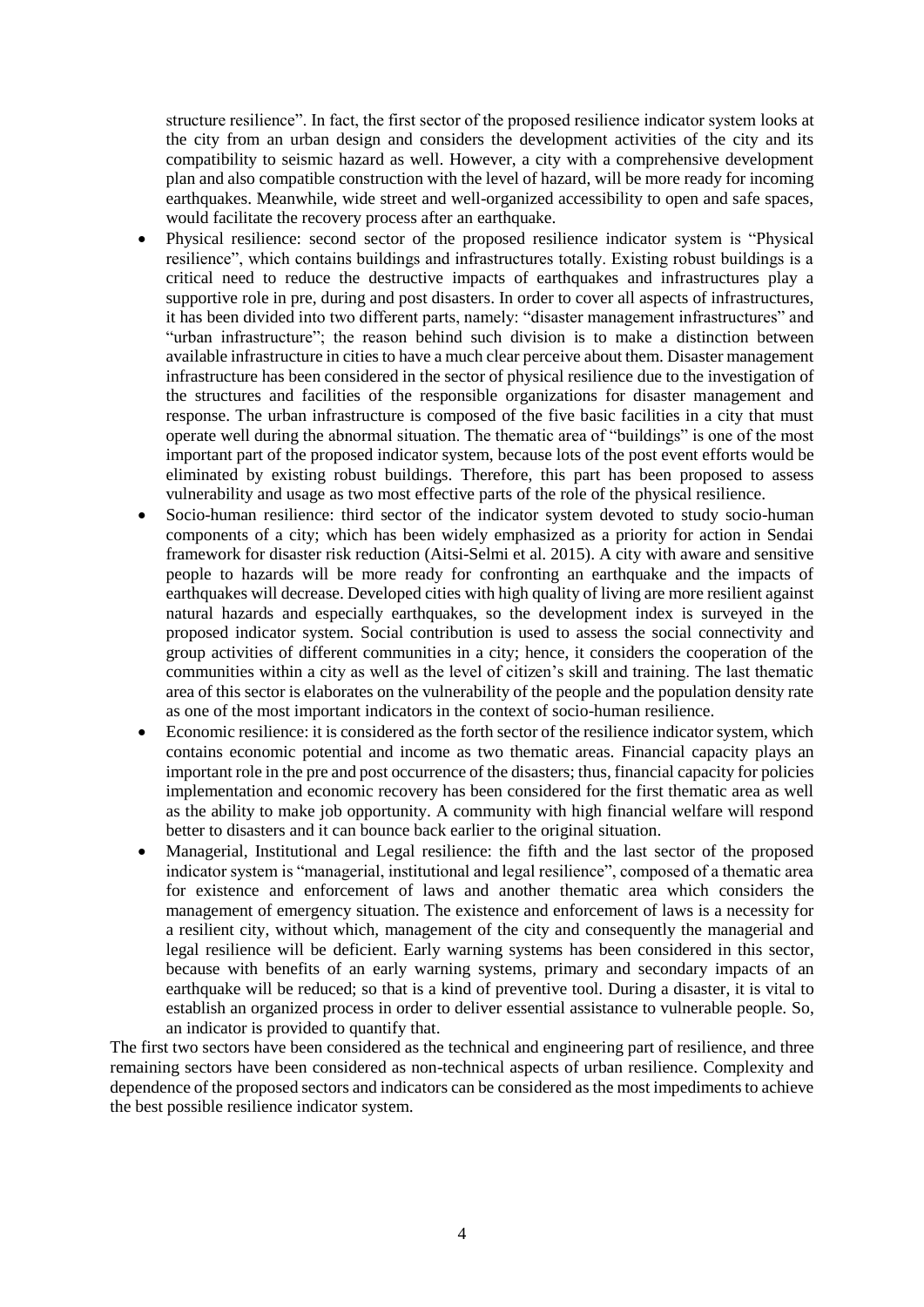#### *2.1.2 AHP Analysis for Assigning Weight to the Indicators*

Since the proposed model to assess the urban resilience is based on the combination of weights and values of the indicators, so the weighting process should be done systematically. Due to different role and importance of indicators in an urban area, different weights have been assigned to them. There isn't any consensus in the best way to assign weight to indicators and it depends on the different factors and situations of where the method is implemented (Mayunga 2007). However, any selected method to assign weight to indicators must be valid and demonstrate the correct contribution of each indicator to final urban resilience. There are lots of methods for assigning weight and selection a method depends on the situations. By considering current features of Iran and lack of data, the authors decided to use the Analytical Hierarchy Process (AHP), which is proposed by (Saaty 2008). AHP can illustrate the privilege of each options by each decision maker as well as display the most important alternative (Sato 2009). AHP is a kind of empirical method that based on the expert judgment, it can prioritize alternatives by making pairwise comparison via expert opinion (Saaty 2008). In this regard, the special questionnaires of AHP have been designed and more than 80 interviews with specialists and experts in the context of resilience and related fields have been conducted. Interviewees were included faculty members, experts in earthquake engineering field, sociologists, economists, urban planners, senior managers, decision makers, policy makers, and experts who are familiar with the concept of resilience and disaster risk management. The data for assigning weight to the indicators were collected from several organizations and institutions such as: International Institute of Earthquake Engineering and Seismology (IIEES), National Disaster Management Organization (NDMO), Tehran Disaster Mitigation and Management Organization (TDMMO), Tehran Municipality, Sharif University of Technology, Iranian Red Crescent Society, Institute of Natural Disasters, etc. After the extraction of opinions from the questionnaires, statistical analysis have been performed to assign the weight to each indicator. In order to eliminate the comparison error, all weights are expressed as a percentage. The average of all extracted weights were considered as the final weight for each indicator. AHP has the ability to eliminate inconsistencies among opinions and this process can be conducted by a small change to the comparison matrix arrays (Saaty 2008). Proposed resilience indicator system is shown in Table 1.

#### *2.2 Seismic Urban Resilience Model*

The proposed model is an indicator-based model used for quantification of seismic urban resilience. This model is based on the combination of the indicators weights and their values. Weighting process is described in the previous section. In order to quantification of indicators, a five level of attainment has been defined, then, based on the available data and procedures, each indicator has been quantified according to a pre-defined measurement scale. One of the advantages of the new model is to eliminate the overlapping effects of the existing sectors and thematic areas. The logic behind the development of the present model is based on the simulation of the different sectors of a city to serial springs which means the final effect of an earthquake on a city can be considered as the summation of individual effect of different sectors of a city (Atrachali 2017). The presented model for quantification of urban resilience is shown as the equation 1:

Total Resilience = 
$$
(W'_F . R_F) + (W'_P . R_P) + (W'_S . R_S) + (W'_E . R_E) + (W'_M . R_M)
$$
 (1)

Where:

 $\bm{\mathsf{W}}_\mathsf{s}'$   $:$  the weight of socio — human resilience sector;  $\mathbf{R}_\mathsf{s}$  is the final resilience value of this sector

 $\text{W}^{\!\!\top}_{\rm M}$  : the weight of Manegerial resilience sector;  $\textbf{R}_{\rm M}$  is the final resilience value of this sector

 $\bm{\mathsf{W}}_{\text{F}}^{\prime}$   $:$  the weight of urban structure resilience sector;  $\bm{\mathsf{R}}_{\text{F}}$  is the final resilience value of this sector

W $_{\rm P}'$   $:$  the weight of physical resilience sector;  $\bf R_{\rm P}$  is the final resilience value of this sector

 $\bm{\mathsf{W}}_\texttt{E}^\prime$  : the weight of Economic resilience sector;  $\bm{\mathsf{R}}_\texttt{E}$  is the final resilience value of this sector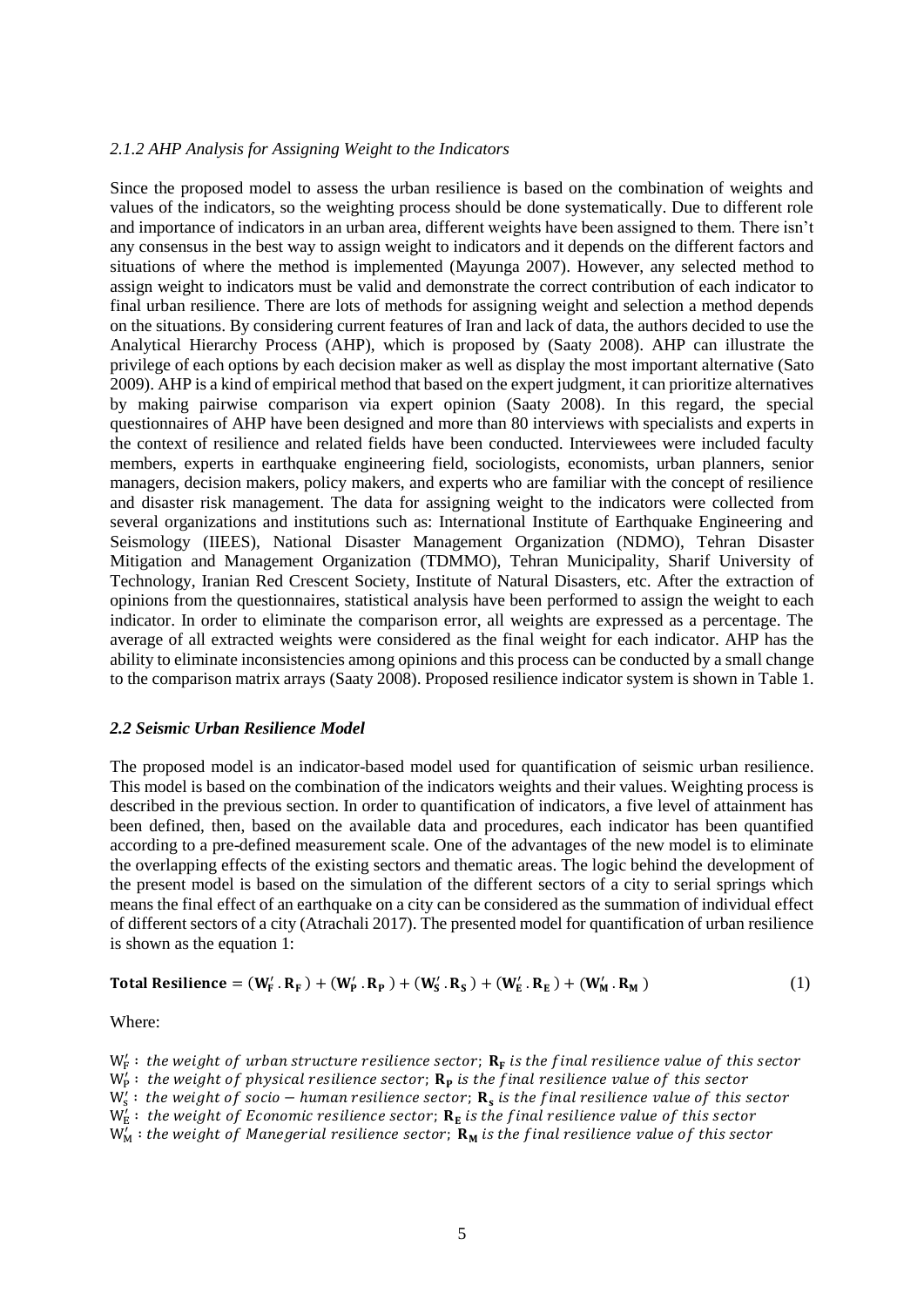# *2.3 Quantification of Indicators*

One of the most significant and difficult parts of the current study is the quantification of indicators, because of complicated essence of indicators as well as lack of verified data that makes the quantification process much harder. Five level of attainment scale has been used to quantify indicators as shown in Table 2. Each indicator has a value between 0 to 1. This range is divided into five equally separated levels. If there were reliable data for any indicators, it has been used; otherwise, indicators were quantified by field visit, interview with local stakeholders and expert judgment. A sample form which is completed for quantification of indicators in the fourth zone of Kish Island is shown in Appendix A.

# **3. PILOT STUDY: KISH ISLAND**

Kish Island has about 37000 population in an area of 91 km<sup>2</sup>, about 43 kilometers beach and the overall elliptical shape, is located in the Persian Gulf. Kish is located in the first quarter of 1359 km along the coast in southern Iran at the mouth of the Persian Gulf and near the end part of the waterways around the Strait of Hormuz. Its north latitude is 26 ° 32 ' and its east longitude is 58° 53' and in the West Bank - the east coast, it has 45.15 km long. The maximum width of the island on the southern coast to the northern coast is 7.5 km. The Island has no special topographic features such as mountains and high hills. The maximum slope of the Island is from the north of the airport to the beach (Kish Free zone website). In the northern part of the Kish Island in the main land, the potential of seismic hazard is high and occurring lots of destructive earthquakes testifies this fact. Generally, it can be said that according to the recorded figures describing history of occurred natural hazards in Iran, the most source of massive losses would be earthquakes (Ghafory-Ashtiany, 2009). Kish Island is considered as one of the most significant recreational Islands in Iran. Besides the recreational places, hotels and facilities for tourists, native people are living in the western part of the Island. Furthermore, the commercial port of the Kish Island is considered as one of the main trading centers for import and export of goods. The strength of the Island can be categorized as follows:

- The appropriate ratio of buildings height to streets width
- Good transportation access and being nearby to the main traffic lifeline
- Proper access to large open spaces
- Relatively high level of financial welfare
- The provision of comprehensive awareness and education for residents

On the other hand, the weak points and identified shortcoming of the Island can be categorized as follows:

- Inharmonious and uneven development in some parts
- Low level of social contribution
- Lack of adequate urban facilities and services
- Complexity and difficulty of provision of urban services due to inappropriate urban development
- $\bullet$  High level of social difficulties

In order to facilitate the data collection process, the study area has been divided into seven zones. Final value of urban resilience has been estimated as the average of calculated values for five zones. Results obtained from model implementation in each zone have been shown in Figure 2.

Results for each sector and zone are shown in the Table 3. As mentioned before, the proposed model utilize the combination between indicators value and corresponding weight factors.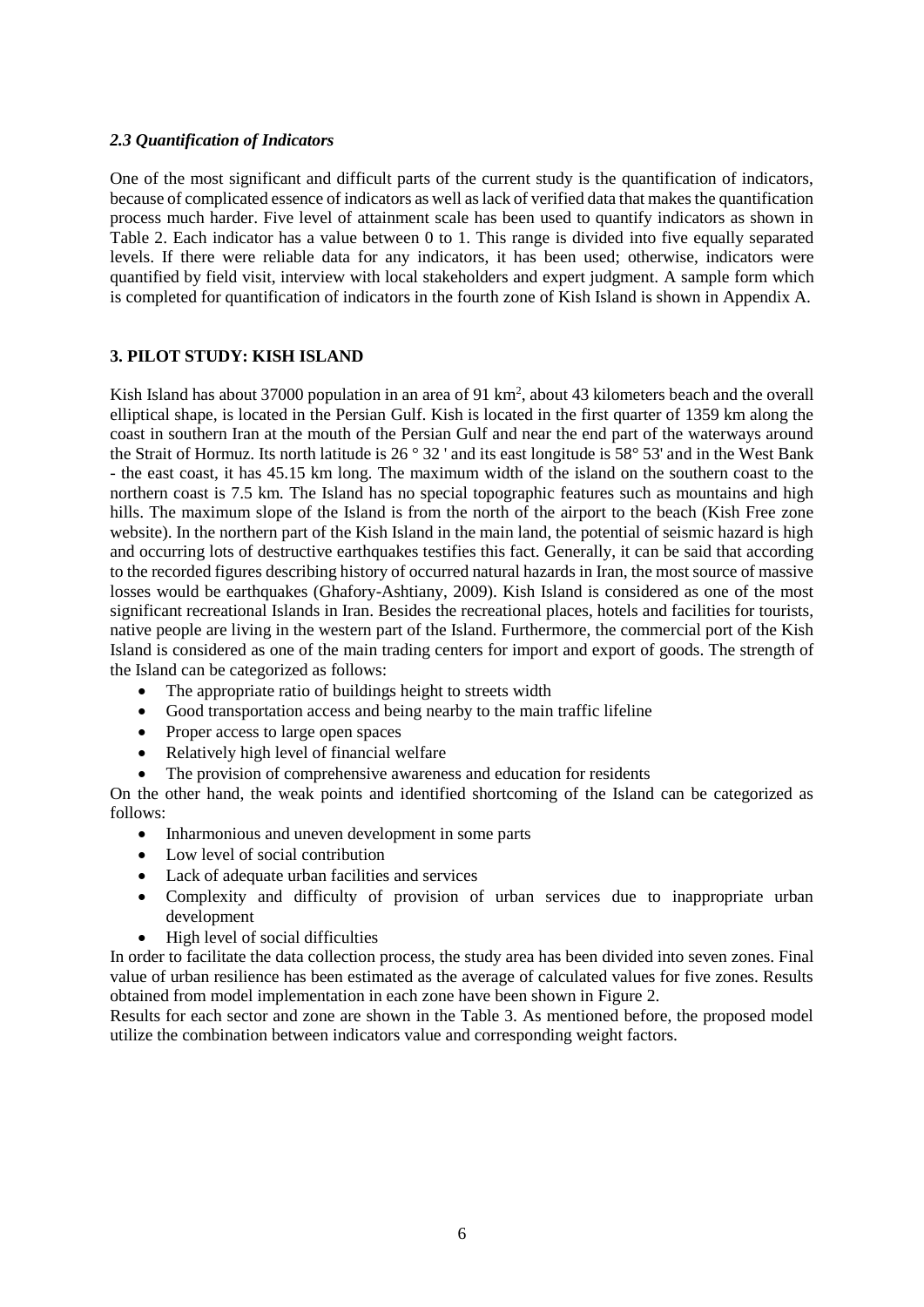| Sectors                                         | Weight<br>factors | Thematic areas                            | Weight<br>factors | Indicators                                                                                                                        | Weight<br>factors |
|-------------------------------------------------|-------------------|-------------------------------------------|-------------------|-----------------------------------------------------------------------------------------------------------------------------------|-------------------|
| Urban<br>Structure and<br>setting<br>Resilience |                   | Urban development<br>commensurate with    | 0.63              | $I_{F1}$ = Compatibility of development and<br>construction with the level of hazard                                              | 0.57              |
|                                                 |                   | the level of hazard                       |                   | $I_{F2}$ = Comprehensive urban development plan                                                                                   | 0.43              |
|                                                 | 0.19              |                                           |                   | $I_{F3}$ = Ratio of buildings height to streets width                                                                             | 0.14              |
|                                                 |                   | Form and overall<br>structure of the city | 0.37              | $I_{F4}$ = Access to outdoor                                                                                                      | 0.24              |
|                                                 |                   |                                           |                   | $I_{F5}$ = City pattern                                                                                                           | 0.25              |
|                                                 |                   |                                           |                   | $I_{F6}$ = Time-worn area                                                                                                         | 0.37              |
|                                                 |                   | <b>Buildings</b>                          | 0.39              | $I_{P1}$ = Vulnerability (structure type, age, No. of<br>floors)                                                                  | 0.80              |
|                                                 |                   |                                           |                   | $I_{P2}$ Usage                                                                                                                    | 0.20              |
|                                                 |                   | Disaster<br>management related            | 0.30              | $I_{P3}$ = Fire stations                                                                                                          | 0.28              |
| Physical                                        |                   |                                           |                   | $I_{P4}$ = Hospitals                                                                                                              | 0.36              |
| Resilience                                      | 0.34              | infrastructures                           |                   | $I_{P5}$ = Rescuers access                                                                                                        | 0.36              |
|                                                 |                   |                                           |                   | $I_{P6}$ = Water conveying network                                                                                                | 0.19              |
|                                                 |                   | Urban                                     | 0.31              | $I_{P7}$ Gas transmission system<br>$I_{\text{P8}}$ Power distribution system                                                     | 0.23<br>0.21      |
|                                                 |                   | infrastructures                           |                   | $I_{\text{pg}}$ = Telecommunication system                                                                                        | 0.12              |
|                                                 |                   |                                           |                   | $I_{P10}$ Road network                                                                                                            | 0.25              |
|                                                 | 0.18              | Understanding the<br>disaster risk        | 0.22              | $I_{S1}$ = Level of people's awareness and<br>sensitivity                                                                         | 0.61              |
|                                                 |                   |                                           |                   | $I_{S2}$ = Local risk management / emergency<br>response team                                                                     | 0.39              |
|                                                 |                   | Human<br>development index                | 0.22              | $I_{S3}$ = Trust and communication among<br>people, officials and experts                                                         | 0.21              |
| $Socio -$                                       |                   |                                           |                   | $I_{S4}$ = Level of health                                                                                                        | 0.17              |
| human                                           |                   |                                           |                   | $I_{S5}$ = Level of education and training                                                                                        | 0.29              |
| Resilience                                      |                   |                                           |                   | $I_{S6} = Age$                                                                                                                    | 0.16              |
|                                                 |                   |                                           |                   | $I_{S7}$ = The relative welfare and hope to life                                                                                  | 0.17              |
|                                                 |                   | Social contribution                       | 0.21              | $I_{S8} =$ Collaboration                                                                                                          | 0.38              |
|                                                 |                   |                                           |                   | $I_{S9}$ = Existence and activities of NGOs                                                                                       | 0.32              |
|                                                 |                   |                                           |                   | $I_{S10}$ = Holding emergency response drills<br>$I_{S11}$ = Vulnerable population in disasters                                   | 0.30              |
|                                                 |                   | Human<br>vulnerability                    | 0.35              | $I_{S12}$ = Population density                                                                                                    | 0.45<br>0.55      |
|                                                 | 0.15              | Economic potential                        | 0.63              | $I_{E1}$ = Financial capacity to implement policies<br>and responding to the effects of the crisis                                | 0.37              |
| Economic<br>Resilience                          |                   |                                           |                   | $I_{E2}$ = Ability to physical and economic<br>recovery                                                                           | 0.37              |
|                                                 |                   |                                           |                   | $I_{E3} = Job$                                                                                                                    | 0.26              |
|                                                 |                   |                                           |                   | $I_{E4}$ = Economic welfare                                                                                                       | 0.69              |
|                                                 |                   | Income                                    | 0.37              | $I_{E5}$ = GDP per capita                                                                                                         | 0.31              |
| Managerial,                                     |                   | Administrative and                        | 0.57              | $I_{M1}$ = Existence of laws                                                                                                      | 0.28              |
|                                                 |                   | legal capacities of<br>city               |                   | $I_{M2}$ = Enforcement and rule of laws                                                                                           | 0.72              |
| Institutional<br>and Legal                      | 0.14              |                                           |                   | $I_{M3}$ = Early warning systems                                                                                                  | 0.49              |
| Resilience                                      |                   | Emergency<br>management                   | 0.43              | $I_{M4}$ = Ability to manage delivery of resources<br>to the most vulnerable populations and<br>optimum use of existing resources | 0.51              |

# Table 1. Resilience indicator system provided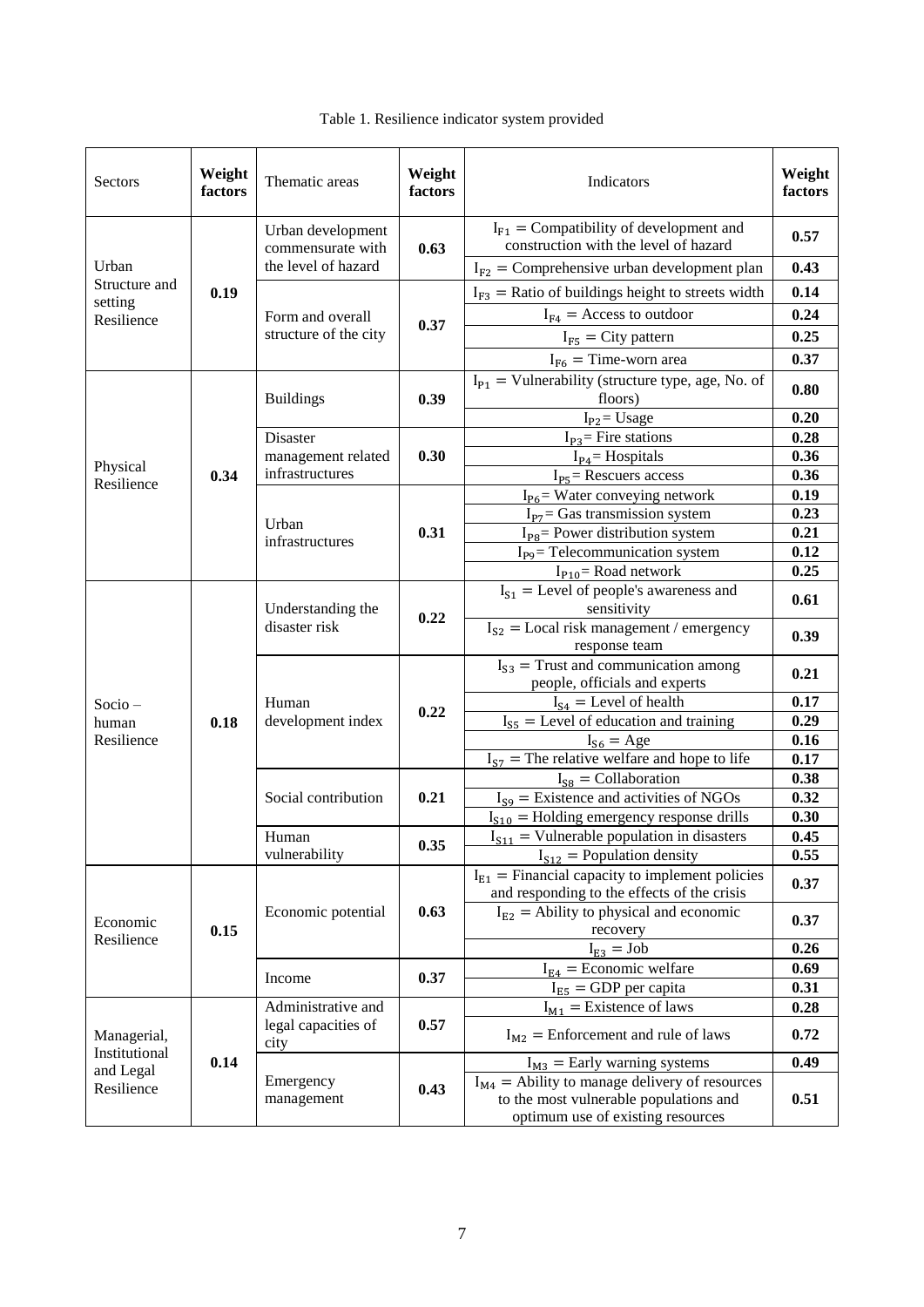| Value        | Description                                                                                                                                                                                                                                                                                                                                                                                                                            |
|--------------|----------------------------------------------------------------------------------------------------------------------------------------------------------------------------------------------------------------------------------------------------------------------------------------------------------------------------------------------------------------------------------------------------------------------------------------|
| 0.2          | There is very little awareness about the importance of the indicator among officials and<br>stakeholders, so, any special effort has not made to promote the value of the indicator in the                                                                                                                                                                                                                                             |
|              | city. Different parts of the city are not ready in the domain of the indicator and high level of<br>vulnerability as well as low level of resilience can be seen.                                                                                                                                                                                                                                                                      |
| 0.4          | The relative importance of the indicator is somewhat perceived by citizens and officials,<br>therefore, some efforts have been done to improve it, but, those are not enough. A safe<br>performance of the city against an earthquake is not expected.                                                                                                                                                                                 |
| 0.6          | The importance of the resilience indicator has been determined, but the mechanisms and<br>procedures to attain high resilience level have not been fully established yet. The functional<br>level of the city against natural disasters is in a medium level and plenty of preventive tasks<br>in order to reduce the impacts of an earthquake are required.                                                                           |
| 0.8          | The importance of the indicator has largely been determined, but the implementation<br>procedures have not been fully developed. An acceptable performance of the city against an<br>earthquake is expected, but this performance can be improved to achieve ultimate goal of a<br>resilient city.                                                                                                                                     |
| $\mathbf{1}$ | The importance of the indicator has been fully determined by citizens, officials and decision<br>makers. Illustrative procedures have been conducted to attain the best level of the indicator<br>and there is a full integration between the responsible organizations to do their duties. It<br>should be noted that although the city is resilient, further effort is required to achieve higher<br>level of safety and resilience. |

Table 2. Defining measurement scale for quantification of resilience indicators



Figure 2. Results obtained from model implementation in Kish Island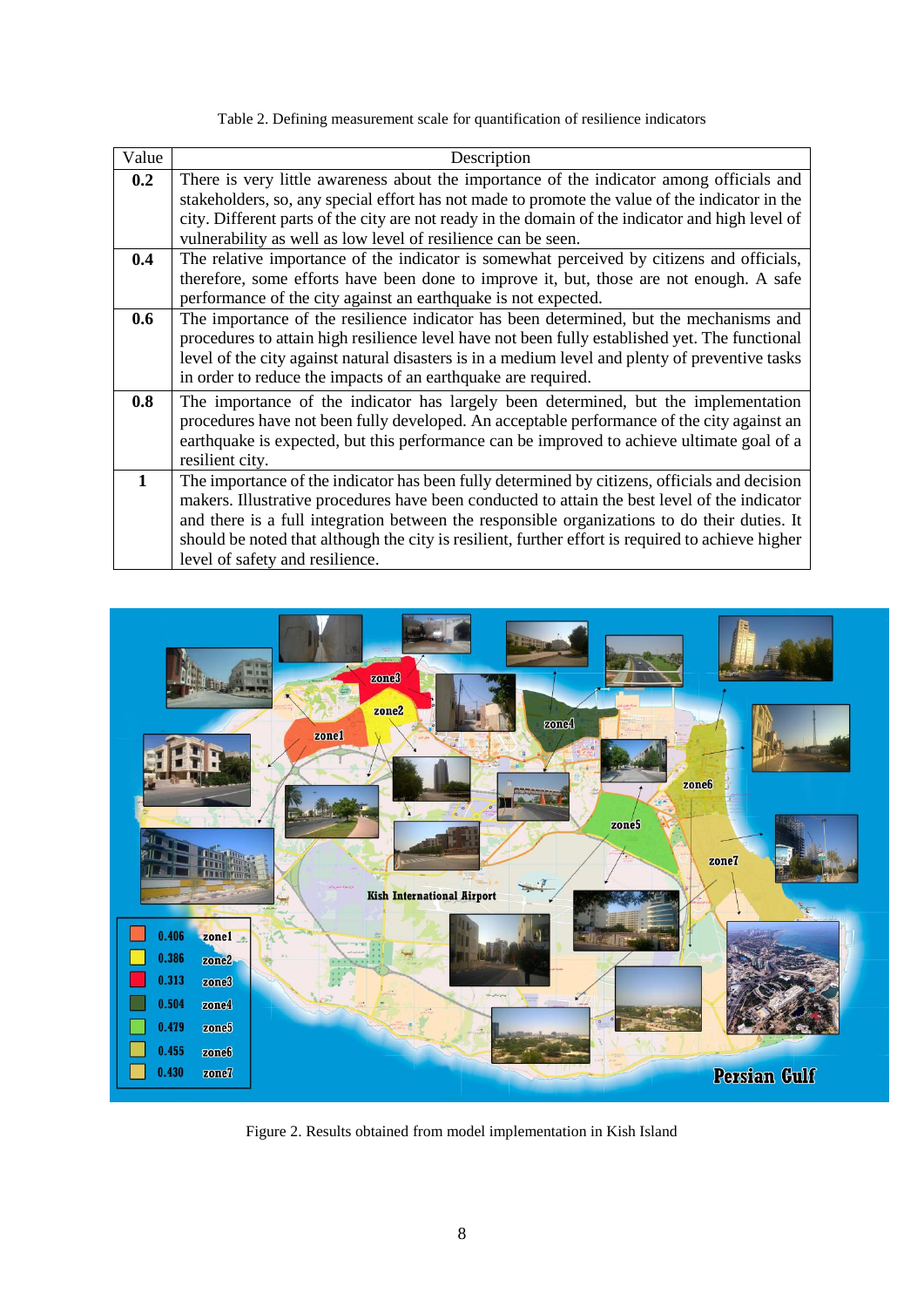|                                                                                                                              | $W'_{F}$ | $R_F$ | $W'_{P}$ | $R_{P}$ | $W'_{S}$ | $R_S$ | $W_{\rm E}^{\prime}$ | $R_{E}$ | $W'_{M}$ | $R_{M}$ | Final<br>Value |
|------------------------------------------------------------------------------------------------------------------------------|----------|-------|----------|---------|----------|-------|----------------------|---------|----------|---------|----------------|
| Zone 1                                                                                                                       | 0.19     | 0.497 | 0.34     | 0.401   | 0.18     | 0.380 | 0.15                 | 0.418   | 0.14     | 0.312   | 0.406          |
| Zone 2                                                                                                                       | 0.19     | 0.371 | 0.34     | 0.365   | 0.18     | 0.397 | 0.15                 | 0.418   | 0.14     | 0.412   | 0.386          |
| Zone 3                                                                                                                       | 0.19     | 0.212 | 0.34     | 0.310   | 0.18     | 0.347 | 0.15                 | 0.359   | 0.14     | 0.364   | 0.313          |
| Zone 4                                                                                                                       | 0.19     | 0.511 | 0.34     | 0.523   | 0.18     | 0.402 | 0.15                 | 0.562   | 0.14     | 0.517   | 0.504          |
| Zone 5                                                                                                                       | 0.19     | 0.511 | 0.34     | 0.421   | 0.18     | 0.513 | 0.15                 | 0.541   | 0.14     | 0.465   | 0.479          |
| Zone 6                                                                                                                       | 0.19     | 0.418 | 0.34     | 0.451   | 0.18     | 0.475 | 0.15                 | 0.456   | 0.14     | 0.489   | 0.455          |
| Zone 7                                                                                                                       | 0.19     | 0.476 | 0.34     | 0.452   | 0.18     | 0.434 | 0.15                 | 0.412   | 0.14     | 0.333   | 0.430          |
| Total Resilience = $(W_F'$ . $R_F$ ) + $(W_P'$ . $R_P$ ) + $(W_S'$ . $R_S$ ) + $(W_E'$ . $R_E$ ) + $(W_M'$ . $R_M$ ) = 0.425 |          |       |          |         |          |       |                      |         |          |         |                |

Table 3. Results for each zone from model application

# **4. CONCLUSION**

In this paper a new indicator-based model for quantification of seismic urban resilience against earthquake hazard is proposed. The model has been implemented in the Kish Island of Iran. Authors have tried to cover the most significant part of operating system in an urban fabric in the indicator system, as well as the process for quantification of indicators have been conducted with high care. In case of existing reliable data, they have been used in quantification process, otherwise, the expert judgment used for determination of indicators value. The results show that physical indicators with the highest importance factor play a crucial role in the final value of urban resilience. As a result of the application of a variety of indicators to yield the total resilience, the role of social, economic and physical parameters can be appreciated in the new model. The indicator-based approaches to measure the urban resilience against earthquake must be localized to include indigenous features of urban fabrics; this study is the first step toward proposal of a comprehensive integrated DRR framework for developing countries like Iran. Further studies must be performed to implement and verify proposed model in different pilot situations.

#### **5. REFERENCES**

Ainuddin, S. and J. K. Routray (2012). "Earthquake hazards and community resilience in Baluchistan." *Natural hazards* 63(2): 909-937.

Aitsi-Selmi, A., et al. (2015). "The Sendai framework for disaster risk reduction: renewing the global commitment to people's resilience, health, and well-being." *International Journal of Disaster Risk Science* 6(2): 164-176.

Atrachali, M. (2017). "Characteristics of an Earthquake Resilient City and their Assessment Methods, pilot study: parts of 2nd and 19th District of Tehran". *M.Sc. Thesis,* Faculty of Earthquake Engineering, International Institute of Earthquake Engineering and Seismology (IIEES), Tehran, Iran.

Bruneau, M., et al. (2003). "A framework to quantitatively assess and enhance the seismic resilience of communities." *Earthquake spectra* 19(4): 733-752.

Campanella, T. J. (2006). "Urban resilience and the recovery of New Orleans." *Journal of the American Planning Association* 72(2): 141-146.

Ghafory-Ashtiany, M. (2009). "National Report on Iran Natural Disasters." *United Nations Development Programme (UNDP)*: 5-10.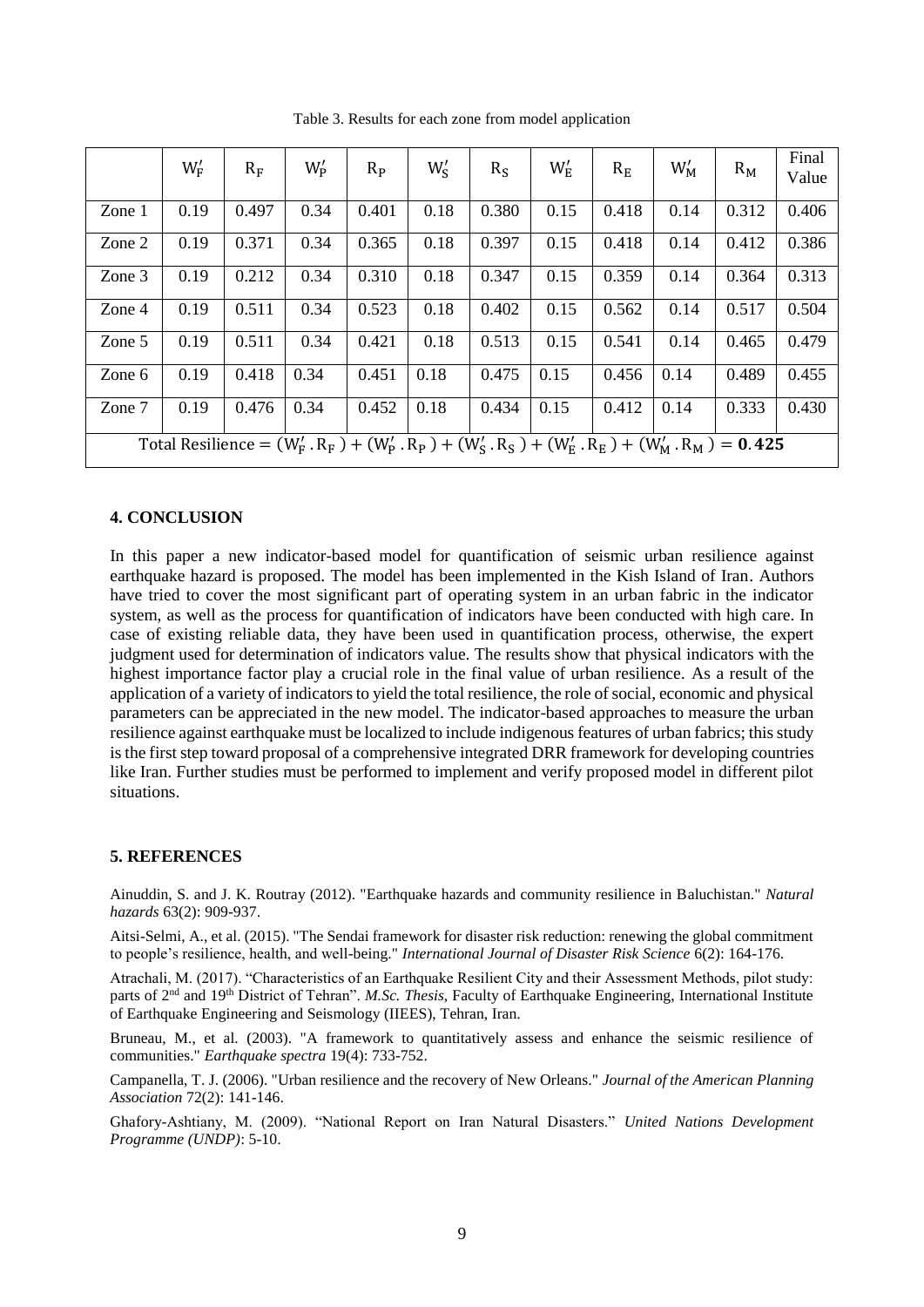Ghafory-Ashtiany, M. and M. Atrachali (2016). "A framework for urban seismic resilience assessment, Case study of two Districts in Tehran". *Proceedings of the 7th International Conference on Integrated Disaster Risk Management (IDRiM 2016)*, Isfahan, Iran.

Godschalk, D. R. (2003). "Urban hazard mitigation: creating resilient cities." *Natural hazards review* 4(3): 136- 143.

Hamilton, W. (2009). "Resilience and the city: the water sector." *Proceedings of the Institution of Civil Engineers-Urban Design and Planning* 162(3): 109-121.

Index, C. R. (2014). "City Resilience Framework." The Rockefeller Foundation and ARUP.

ISDR, U. and U. OCHA (2008). "Disaster preparedness for effective response: guidance and indicator package for implementing priority five of the Hyogo Framework." United Nations, New York, Geneva.

Khazai, B., et al. (2015). "A guide to measuring urban risk resilience: Principles, tools and practice of urban indicators." *Earthquakes and Megacities Initiative (EMI)*, The Philippines.

Kusumastuti, R. D., et al. (2014). "Developing a resilience index towards natural disasters in Indonesia." *International journal of disaster risk reduction* 10: 327-340.

Lamond, J. E. and D. G. Proverbs (2009). "Resilience to flooding: lessons from international comparison." *Proceedings of the Institution of Civil Engineers-Urban Design and Planning* 162(2): 63-70.

Lhomme, S., et al. (2011). "Urban technical networks resilience assessment." *Design Analysis in Rock Mechanics*: 109.

Mayunga, J. S. (2007). "Understanding and applying the concept of community disaster resilience: a capital-based approach." *Summer academy for social vulnerability and resilience building* 1: 16.

Mileti, D. (1999). Disasters by design: A reassessment of natural hazards in the United States, *Joseph Henry Press*.

Petit, F., et al. (2013). Resilience measurement index: An indicator of critical infrastructure resilience, *Argonne National Laboratory (ANL).*

Saaty, T. L. (2008). "Decision making with the analytic hierarchy process." *International journal of services sciences* 1(1): 83-98.

#### **Appendix A**

| <b>Indicator's Value</b>                                                             | 0.2          | 0.4          | 0.6          | 0.8          |  |  |  |
|--------------------------------------------------------------------------------------|--------------|--------------|--------------|--------------|--|--|--|
| <b>Urban Structure and Setting Resilience</b>                                        |              |              |              |              |  |  |  |
| $I_{F1}$ = Compatibility of development and construction with the<br>level of hazard |              | $\checkmark$ |              |              |  |  |  |
| $I_{F2}$ = Comprehensive urban development plan                                      |              |              | ✓            |              |  |  |  |
| $I_{F3}$ = Ratio of buildings height to streets width                                |              | ✓            |              |              |  |  |  |
| $I_{F4}$ = Access to outdoor                                                         |              |              |              | $\checkmark$ |  |  |  |
| $I_{F5}$ = City pattern                                                              |              |              | $\checkmark$ |              |  |  |  |
| $I_{F6}$ = Time-worn area                                                            |              |              |              | $\checkmark$ |  |  |  |
| <b>Physical Resilience</b>                                                           |              |              |              |              |  |  |  |
| $I_{P1}$ = Vulnerability (structure type, age, No. of floors)                        |              |              |              | $\checkmark$ |  |  |  |
| $I_{P2}$ Usage of buildings                                                          |              | ✓            |              |              |  |  |  |
| $I_{P3}$ Fire stations                                                               |              |              |              |              |  |  |  |
| $I_{P4}$ = Hospitals                                                                 |              |              |              |              |  |  |  |
| $I_{PS}$ Rescuers access                                                             |              |              |              |              |  |  |  |
| $I_{P6}$ = Water conveying network                                                   | $\checkmark$ |              |              |              |  |  |  |
| $I_{P7}$ = Gas transmission system                                                   | ✓            |              |              |              |  |  |  |
| $I_{\text{P8}}$ = Power distribution system                                          | ✓            |              |              |              |  |  |  |
| $I_{pq}$ = Telecommunication system                                                  | ✓            |              |              |              |  |  |  |
| $I_{P10}$ = Road network                                                             | ✓            |              |              |              |  |  |  |

#### Table A-1: Indicator's Value for the zone 4 in Kish Island